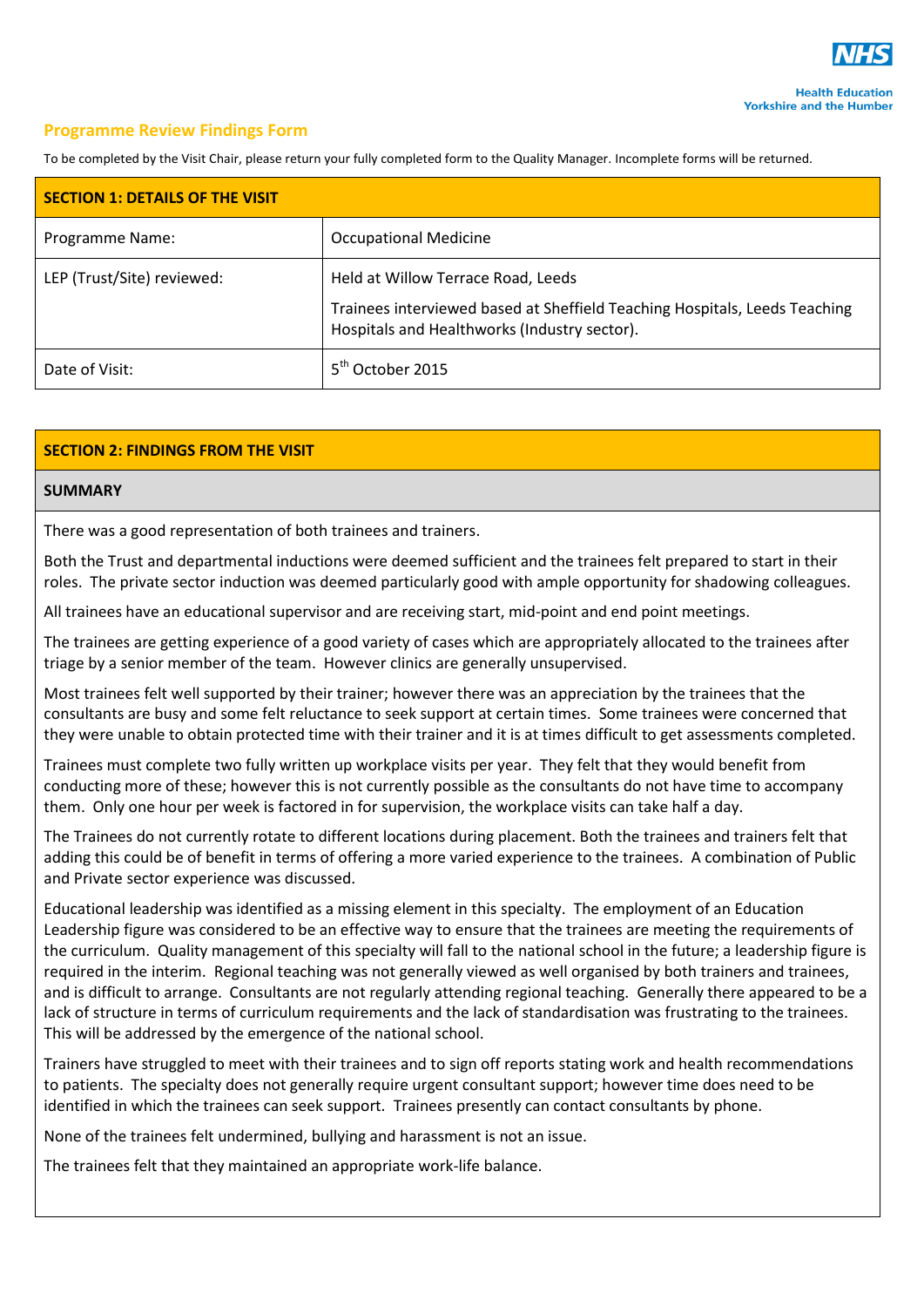Since the last visit the following action has been taken:

- Discussions are taking place regarding the implementation of the national strategy.
- Trainee information is now available
- There is no deficit in quality data available.
- The ARCP process is now a national process run by the national school.
- Recent programme review had 4 out of 5 trainees present. Trainee anonymity is preserved. Trainees also complete the HEYH survey which includes Occupational health.

|    | <b>AREAS OF STRENGTH</b> |      |                                                                                                                                                                                                    |  |
|----|--------------------------|------|----------------------------------------------------------------------------------------------------------------------------------------------------------------------------------------------------|--|
| No | Site                     | Area |                                                                                                                                                                                                    |  |
|    |                          | All  | The trainees receive a broad degree of experience, especially on industry based<br>placements which involves travel around the region to a variety of establishments.                              |  |
|    |                          | All  | The trainees receive more protected study time than most specialties. One day per week<br>is granted to trainees in order to allow them time to study towards the MSc in<br>Occupational Medicine. |  |

|  | <b>AREAS FOR IMPROVEMENT</b> |
|--|------------------------------|
|  |                              |

| <b>No</b>      | <b>Site</b> | Area | <b>ITEM</b>                                                                 | <b>Recommendation</b>                                                                                                                                                                                                                                                                                                                                                                                                                                                                                                                                                                                                                                                                                                                                                                                                                                  |                                                  |
|----------------|-------------|------|-----------------------------------------------------------------------------|--------------------------------------------------------------------------------------------------------------------------------------------------------------------------------------------------------------------------------------------------------------------------------------------------------------------------------------------------------------------------------------------------------------------------------------------------------------------------------------------------------------------------------------------------------------------------------------------------------------------------------------------------------------------------------------------------------------------------------------------------------------------------------------------------------------------------------------------------------|--------------------------------------------------|
| 1              | All         | All  | Rotation of<br>placements                                                   | The specialty currently does not rotate. The Specialty needs<br>to consider how a rotation arrangement might work to<br>maximise the educational opportunities available in both the<br>private and public sectors.<br>Conversations to have begun between the HoS and the LEPs<br>with regard to the organisation of rotations within 6 months.                                                                                                                                                                                                                                                                                                                                                                                                                                                                                                       | April 2016                                       |
| $\overline{2}$ | All         | All  | Outpatient<br>clinic -<br>Clinical<br>supervision<br>and report<br>approval | There are concerns regarding the supervision of trainees at<br>outpatient clinics. Although the panel were informed that<br>cases are triaged by a senior member of the team before<br>distribution to the trainees, there was concern over a large<br>number of reports that are being issued to patients which<br>have not received a senior review. Whilst it is appreciated<br>that the trainees are not making urgent clinical decisions,<br>the issued reports reflect decisions that may impact on a<br>patient's wellbeing.<br>The panel recommends that standards for Outpatient<br>supervision are shared with the trainees.<br>A plan should be put in place to ensure that reports are<br>signed off by a member of the senior team. The LEP must<br>identify a named clinical supervisor for this. To be in place<br>within three months. | January<br>2016<br>January<br>2016<br>April 2016 |